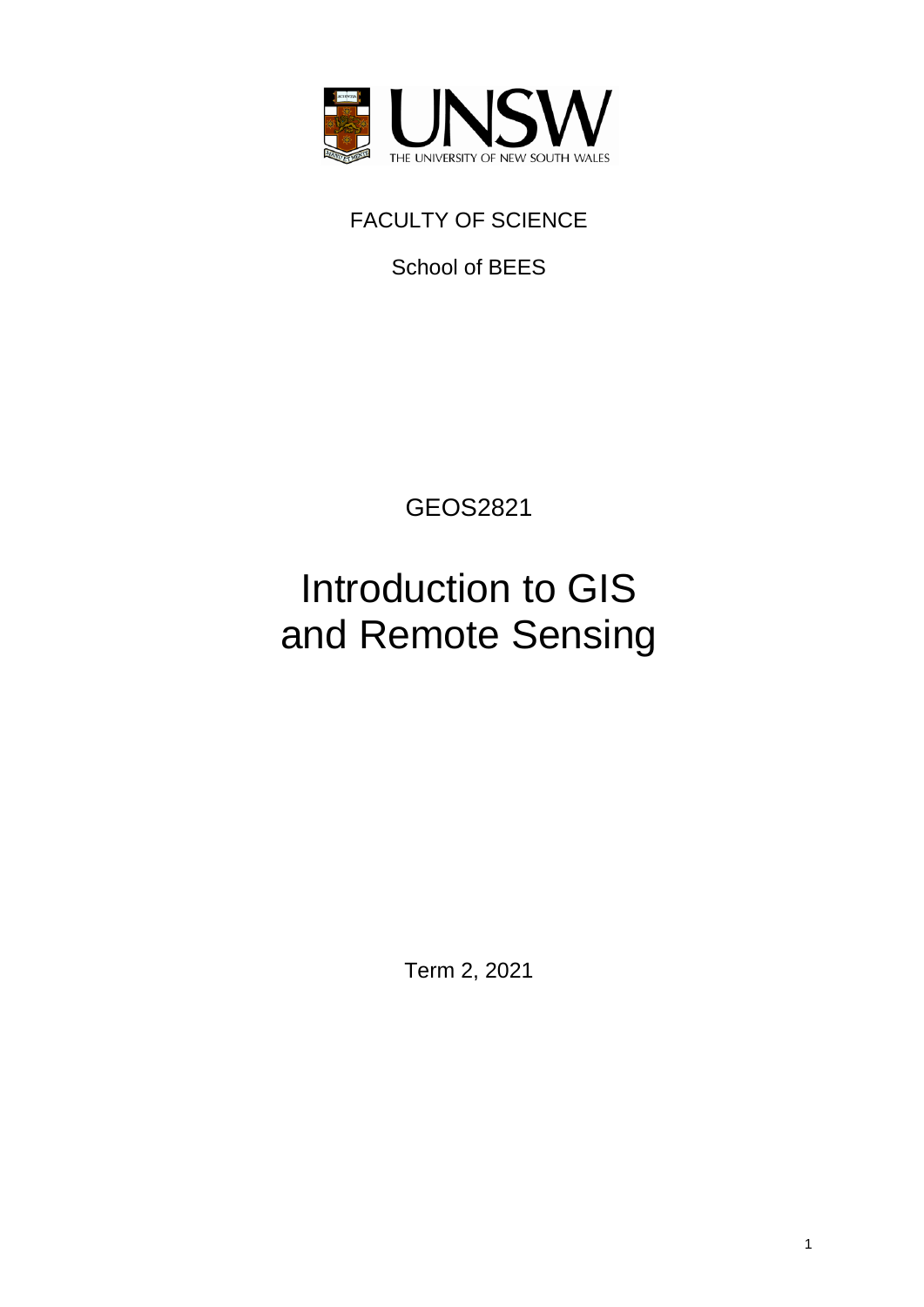## **Table of Contents**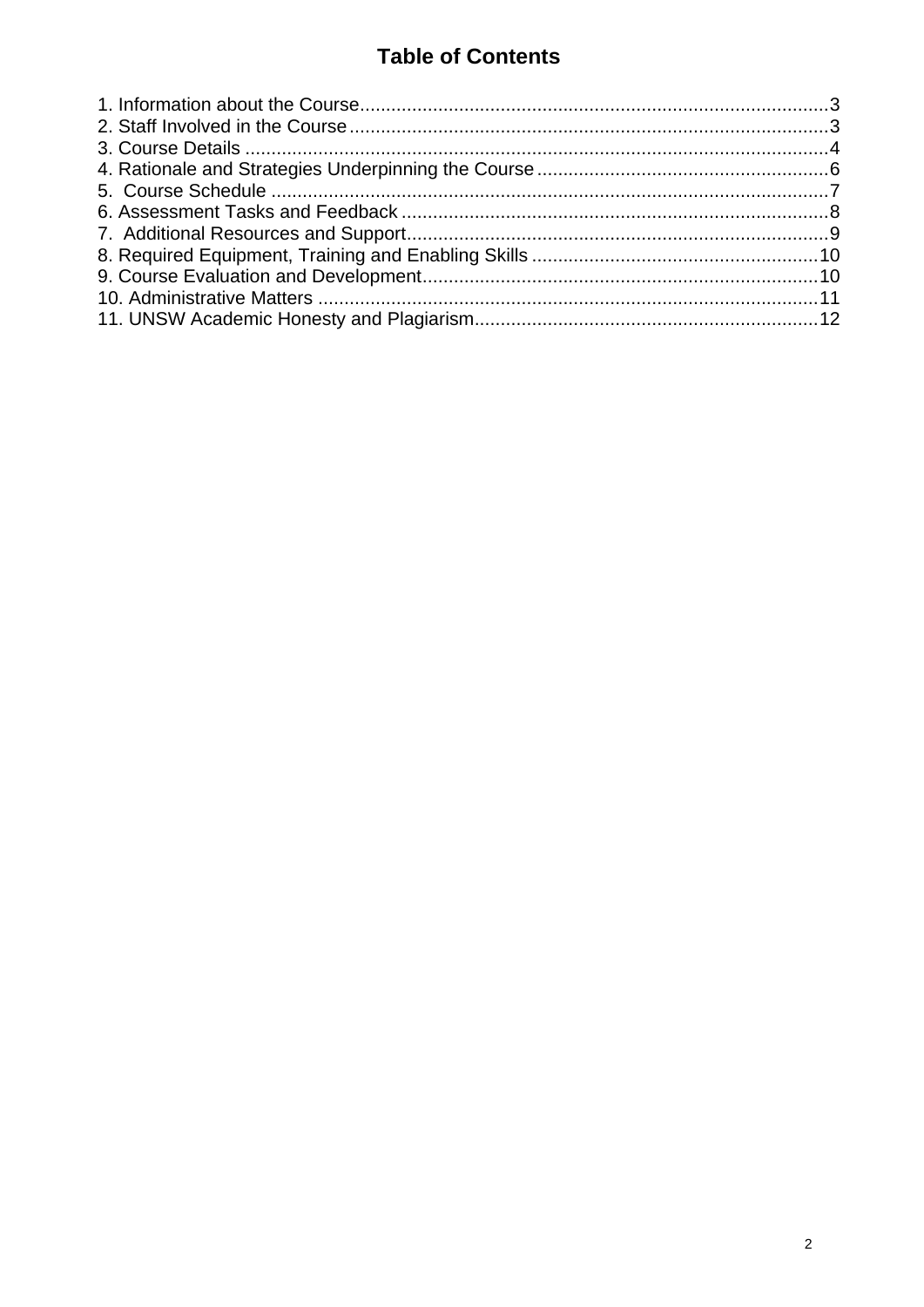# **Faculty of Science - Course Outline**

#### <span id="page-2-0"></span>**1. Information about the Course**

NB: Some of this information is available on the **UNSW Handbook<sup>1</sup>** 

| <b>Year of Delivery</b>                                                | 2021                                           |  |
|------------------------------------------------------------------------|------------------------------------------------|--|
| <b>Course Code</b>                                                     | GEOS2821                                       |  |
| <b>Course Name</b>                                                     | <b>GIS</b>                                     |  |
| <b>Academic Unit</b>                                                   | School of BEES                                 |  |
| <b>Level of Course</b>                                                 | $2nd$ year                                     |  |
| <b>Units of Credit</b>                                                 | 6UOC                                           |  |
| <b>Session(s) Offered</b>                                              | T <sub>2</sub>                                 |  |
| <b>Assumed Knowledge,</b><br><b>Prerequisites or Co-</b><br>requisites | Familiarity with the Windows operating system. |  |
| <b>Hours per Week</b>                                                  | 4-7 (see lecture sequence)                     |  |
| <b>Number of Weeks</b>                                                 | 10                                             |  |
| <b>Commencement Date</b>                                               | Week 1                                         |  |
| Summary of Course Structure (for details see 'Course Schedule')        |                                                |  |

| <b>Component</b>       | <b>HPW</b> | <b>Time</b>                   | Day                       | Location                                               |
|------------------------|------------|-------------------------------|---------------------------|--------------------------------------------------------|
| Lecture 1              |            | 11:00-12:00                   | Monday                    | MS Teams                                               |
| Lecture 2              |            | 09:00-10:00                   | Tuesday                   | MS Teams                                               |
| Lecture 3              |            | 16:00-17:00                   | Wednesday                 | MS Teams                                               |
| Laboratory 1           | 2          | 12:00-14:00 OR<br>16:00-18:00 | Tuesday                   | <b>Biosciences G29</b><br>and online, per<br>enrolment |
| Laboratory 2           | 2          | 12:00-14:00 OR<br>16:00-18:00 | Friday (not all<br>weeks) | <b>Biosciences G29</b><br>and online, per<br>enrolment |
| Field trips            |            |                               | 18-20 Jun                 | <b>Smiths Lake field</b><br>station                    |
| <b>TOTAL</b>           |            |                               |                           |                                                        |
| <b>Special Details</b> |            |                               |                           |                                                        |

### <span id="page-2-1"></span>**2. Staff Involved in the Course**

| <b>Staff</b>           | <b>Role</b> | <b>Name</b>       | <b>Contact Details</b>    | <b>Consultation Times</b> |
|------------------------|-------------|-------------------|---------------------------|---------------------------|
| <b>Course Convenor</b> |             | <b>Prof Shawn</b> | 9065 5607                 | By appointment            |
|                        |             | Laffan            | Shawn.Laffan@unsw.edu.au  |                           |
|                        |             |                   | Samuels G14G              |                           |
| Lecturer               |             | Prof Graciela     | 9385 7761                 | By appointment            |
|                        |             | Metternicht       | g.metternicht@unsw.       |                           |
|                        |             |                   | Samuels, G14D.            |                           |
| Lecturer               |             | Dr Adrian         | 9385 XXXX                 | By appointment            |
|                        |             | Fisher            | Adrian.fisher@unsw.edu.au |                           |
|                        |             |                   | Samuels, G14C             |                           |

<sup>&</sup>lt;sup>1</sup> UNSW Virtual Handbook[: http://www.handbook.unsw.edu.au/current/index.html](http://www.handbook.unsw.edu.au/2008/index.html)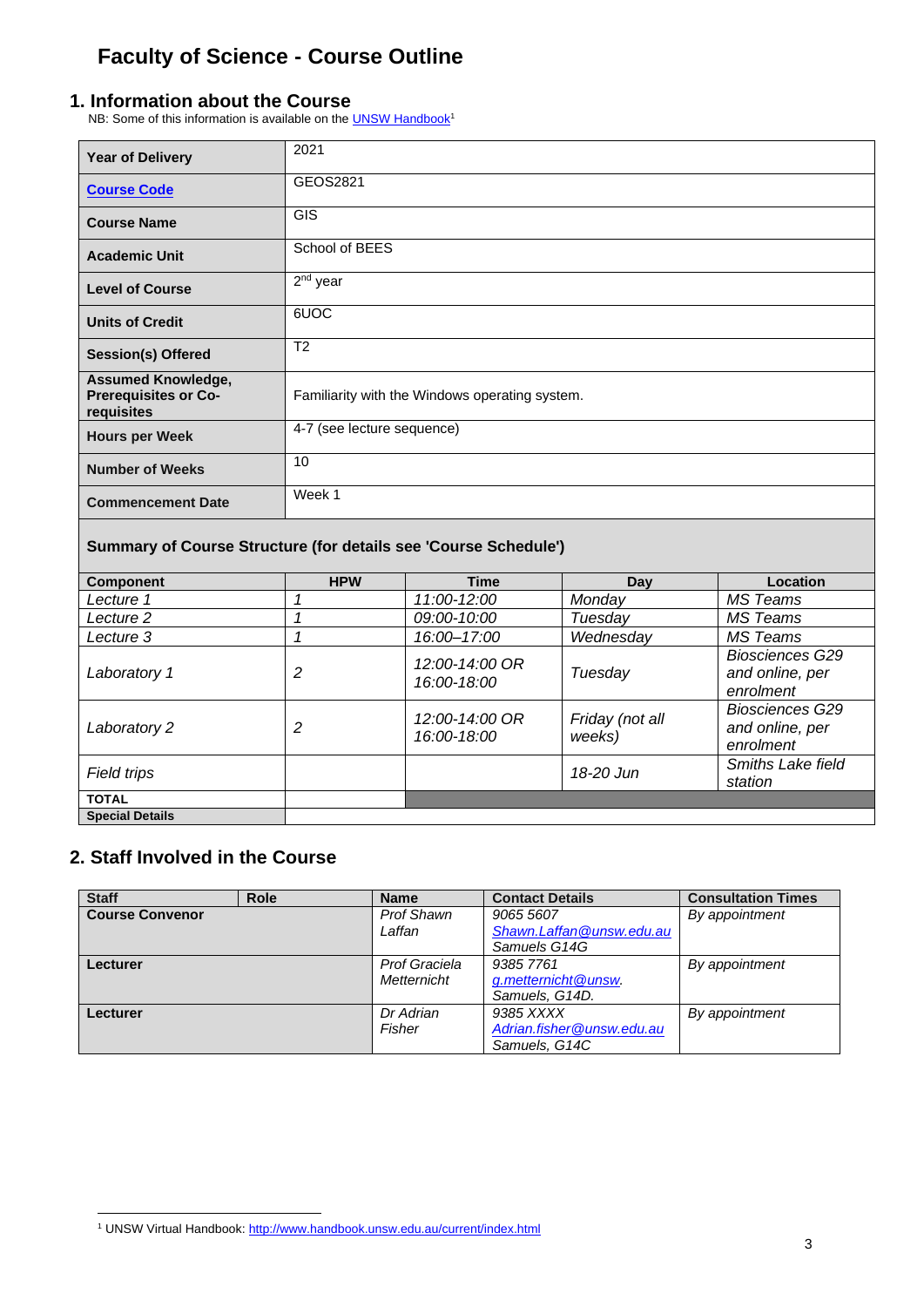### <span id="page-3-0"></span>**3. Course Details**

| <b>Course Description</b> <sup>2</sup><br>(Handbook Entry) | There has been a rapid growth in the use of digital spatial data in many areas of<br>resource management and the environmental sciences. The aim of this course is to<br>provide both a solid theoretical understanding and a comprehensive practical<br>introduction to the use of geographic information systems and remote sensing in the<br>analysis of digital spatial data, simple modelling using digital spatial data, and in<br>decision support using commercially available software. Topics covered in the course<br>provide an overview of the use of digital geographic information and earth-resource<br>imagery for a wide range of environmental applications including geology, vegetation<br>and forestry, agriculture, oceanographic and regional and urban analysis.  |
|------------------------------------------------------------|--------------------------------------------------------------------------------------------------------------------------------------------------------------------------------------------------------------------------------------------------------------------------------------------------------------------------------------------------------------------------------------------------------------------------------------------------------------------------------------------------------------------------------------------------------------------------------------------------------------------------------------------------------------------------------------------------------------------------------------------------------------------------------------------|
| <b>Course Aims</b>                                         | The main objective of this course is to provide students with the principles of how to<br>manage and use GIS and Remote Sensing to work with real world issues. This is both<br>to aid in the management of those issues, and also to gain a better understanding of<br>them.                                                                                                                                                                                                                                                                                                                                                                                                                                                                                                              |
| <b>Student Learning</b><br><b>Outcomes</b>                 | By the end of this course you will be expected to understand how and why it is that<br>geographic data are input, stored and manipulated using a GIS, and how to obtain,<br>process and analyse Remotely Sensed data. You will also be expected to understand<br>the advantages and limitations of such approaches, as they are simplifications of reality.<br>You will be able to properly use geospatial analyses for a wide variety of applications.<br>In terms of the UNSW Science Faculty Graduate Attributes, you will be expected to<br>develop experience in attributes (1) Research, inquiry and analytical thinking abilities,<br>(2) Capability and motivation for intellectual development, (5) Teamwork, collaborative<br>and management skills and (6) Information literacy |

<sup>&</sup>lt;sup>2</sup> UNSW Virtual Handbook[: http://www.handbook.unsw.edu.au](http://www.handbook.unsw.edu.au/)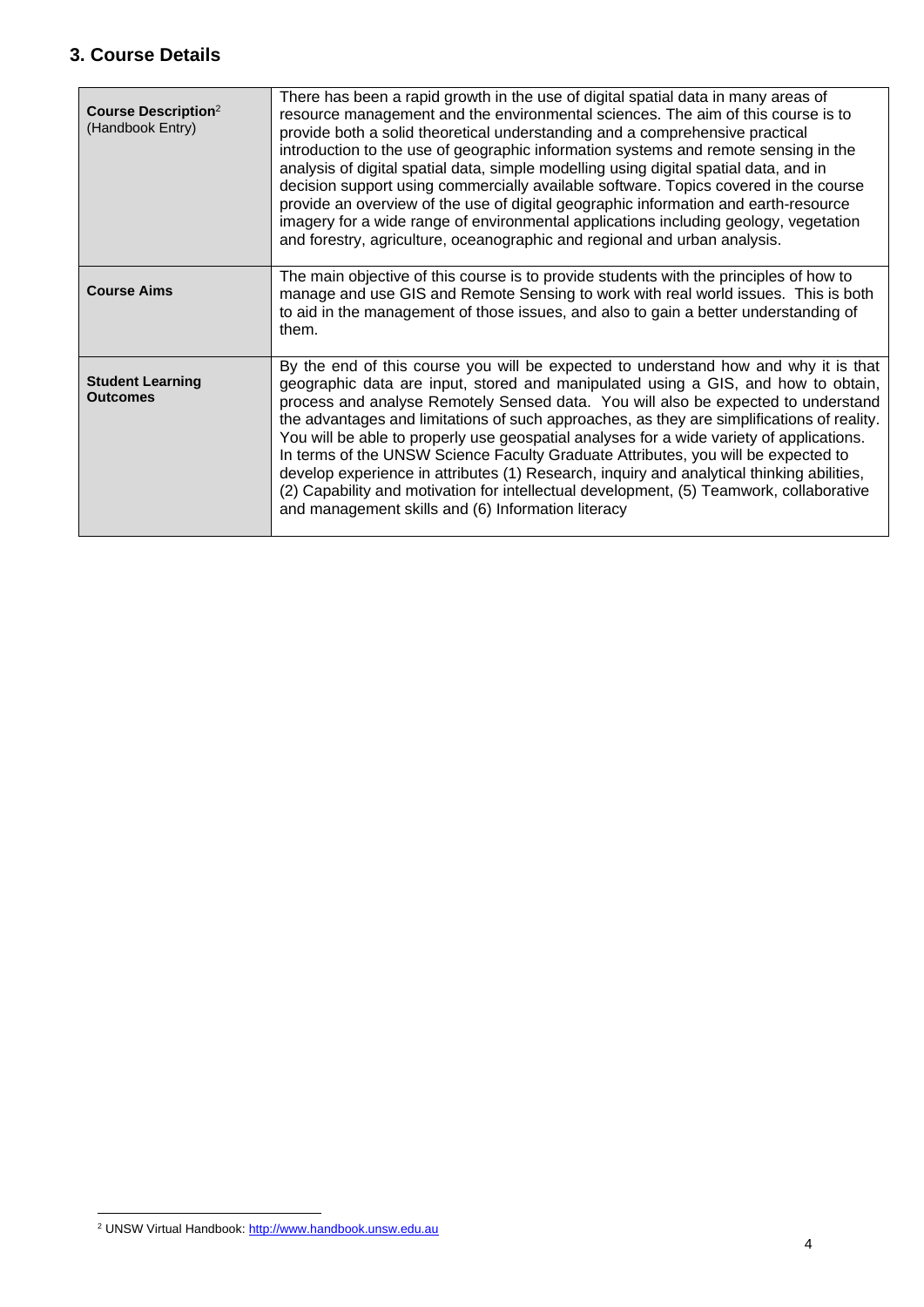| <b>Graduate Attributes Developed in this Course</b>                 |                                                                                                      |                                             |
|---------------------------------------------------------------------|------------------------------------------------------------------------------------------------------|---------------------------------------------|
| <b>Science Graduate</b><br>Attributes <sup>5</sup>                  | Select the level of<br><b>FOCUS</b><br>$0 = NO$ FOCUS<br>$1 = MINIMAL$<br>$2 = MINOR$<br>$3 = MAJOR$ | <b>Activities / Assessment</b>              |
| Research, inquiry and<br>analytical thinking<br>abilities           | 3                                                                                                    | All will be achieved through the assessment |
| <b>Capability and motivation</b><br>for intellectual<br>development | 3                                                                                                    | As above                                    |
| Ethical, social and<br>professional<br>understanding                | 1                                                                                                    | As above                                    |
| <b>Communication</b>                                                | $\overline{2}$                                                                                       | As above                                    |
| Teamwork, collaborative<br>and management skills                    | 3                                                                                                    | As above                                    |
| <b>Information literacy</b>                                         | 3                                                                                                    | As above, plus in the software training     |

| <b>Major Topics</b><br>(Syllabus Outline)                                   | Data models, data structures, types and sources<br>Sensor types<br>Electro-magnetic radiation<br>Reflectance & atmospheric attenuation<br>Image processing: transformations and classification<br>Post-classification and accuracy assessment<br>Map projections<br>Topology and geoprocessing<br>Map algebra<br>Fuzzy logic<br>Topographic analysis<br>Map making |
|-----------------------------------------------------------------------------|--------------------------------------------------------------------------------------------------------------------------------------------------------------------------------------------------------------------------------------------------------------------------------------------------------------------------------------------------------------------|
|                                                                             | See the lecture sequence for timings.                                                                                                                                                                                                                                                                                                                              |
| <b>Relationship to Other</b><br><b>Courses within the</b><br><b>Program</b> | It is estimated that 80% of all data collected have some form of geospatial location<br>information. Almost any course in BEES, and many courses from outside BEES, will<br>be dealing with spatial phenomena. The approaches we deal with in this course allow<br>you to conduct these analyses in a consistent and repeatable manner, using spatial<br>data.     |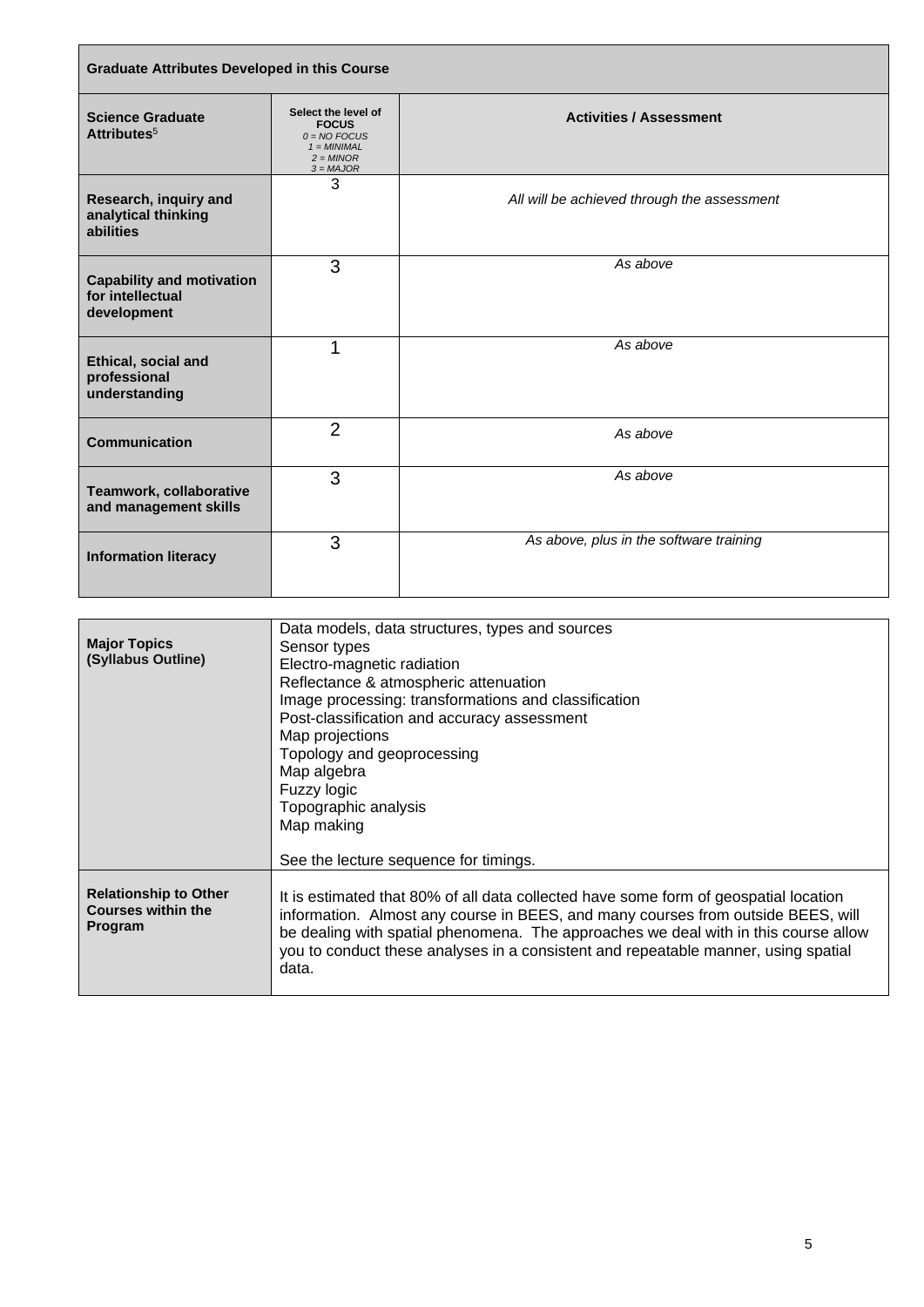### <span id="page-5-0"></span>**4. Rationale and Strategies Underpinning the Course**

| <b>Teaching Strategies</b>                            | The primary teaching strategy used in this course will be "chalk and talk", where<br>students do most of the talking. This will be supported by other media. Students are<br>expected to interact in the class, as this provides a better learning environment (as<br>opposed to being talked at for an hour). Lecture and laboratory notes are provided on<br>Moodle as support material, as is a discussion forum. Relevant papers and other<br>documents are accessible through the UNSW library web site. There are also<br>scheduled tutorial times during the course - attendance at these is optional.                                                                                                                                                                                                                                                                                                                                                                                                                                                                                                                                                                                                                                                                                                                                                                                                                                                                                                                                                                                                                                                                                                                                                                                                                                                                                                                                                                                                                                                                                                                                                                                                                                                                                                                                                                                                                                                                                                                                                                                                                                       |
|-------------------------------------------------------|-----------------------------------------------------------------------------------------------------------------------------------------------------------------------------------------------------------------------------------------------------------------------------------------------------------------------------------------------------------------------------------------------------------------------------------------------------------------------------------------------------------------------------------------------------------------------------------------------------------------------------------------------------------------------------------------------------------------------------------------------------------------------------------------------------------------------------------------------------------------------------------------------------------------------------------------------------------------------------------------------------------------------------------------------------------------------------------------------------------------------------------------------------------------------------------------------------------------------------------------------------------------------------------------------------------------------------------------------------------------------------------------------------------------------------------------------------------------------------------------------------------------------------------------------------------------------------------------------------------------------------------------------------------------------------------------------------------------------------------------------------------------------------------------------------------------------------------------------------------------------------------------------------------------------------------------------------------------------------------------------------------------------------------------------------------------------------------------------------------------------------------------------------------------------------------------------------------------------------------------------------------------------------------------------------------------------------------------------------------------------------------------------------------------------------------------------------------------------------------------------------------------------------------------------------------------------------------------------------------------------------------------------------|
| Rationale for learning and<br>teaching in this course | Geospatial analyses are fundamentally technical in nature, in that one needs to use<br>software to achieve one's aims. However, while this course includes a software training<br>section, its primary focus is not about teaching software. It is about the principles of<br>GIS and Remote Sensing (software changes rapidly, principles do not). Consequently,<br>there are three elements that you should use for learning in the course. The textbooks<br>provide a broad overview, and are a good source of initial reference before you use the<br>broader scientific literature. In the case of the software, there are detailed online<br>manuals that should be referred to. These include both command references and<br>tutorials. Finally, there are your colleagues in the course. You are all working on<br>similar problems, and you are encouraged to learn together. The Moodle discussion<br>forum is provided to assist in this process.<br>As with all courses at university, you are expected to do much of the learning yourself.<br>The lectures are used to give you an introduction to the subject area, and the labs are<br>there to reinforce this. A more detailed understanding must be gained outside of class<br>time, normally as part of your assessment tasks. The assessment tasks have been<br>aligned with the expected learning outcomes as closely as possible. You are also<br>strongly encouraged to delve further into the field of geospatial analysis and its<br>applications, particularly as they relate to applications you are interested in.                                                                                                                                                                                                                                                                                                                                                                                                                                                                                                                                                                                                                                                                                                                                                                                                                                                                                                                                                                                                                                                      |
| <b>Access to the lecturer</b>                         | Lecturers will be available during their timetabled lectures and labs. If you encounter a<br>problem outside of the scheduled contact periods, then what you should do depends on<br>the nature of the problem.<br>If your problem is conceptual, then please contact us by email or telephone to arrange<br>a time to discuss it. We often have other meetings or are away from the university, so<br>this will save you long periods of waiting outside offices or sending messages. If<br>possible, please provide a short summary of the area or topic you need help with to allow<br>us to prepare for the meeting.<br>Many of the challenges in this course are technical in nature. In turn, many of these<br>technical problems are common to the entire course. So, if your problem is technical<br>and related to the software, then please follow these five steps.<br>1. Stop and think. You will often be able to solve the problem with a little of your own<br>brain power. Walking away from the computer and doing something else for half an<br>hour is a very effective approach. (Let your subconscious mind do some work).<br>Read the manual. The manuals we are using have detailed explanations of many of<br>2.<br>the tasks you might wish to do. They should be your next port of call. It will take a bit<br>of time initially while you get used to the mindset of the software developers, but once<br>learnt they are very useful. The ArcGIS software also has an extensive online<br>database of bug reports and solutions, and is available through the web.<br>https://doc.arcgis.com/en/<br>The ENVI software has an extensive online help<br>http://www.harrisgeospatial.com/docs/using_envi_Home.html where you can search<br>by keyword or themes.<br>3. Ask someone else in the course if they have encountered the same problem -<br>they may know the answer (and it is good to talk to people)<br>4. Post a question to the course Moodle discussion board or email the lecturer.<br>Read the list of postings first, in case someone has already answered the question.<br>The discussion board will be regularly checked (usually twice daily) to post answers<br>and check factual accuracy of other answers. Where they are relevant to the whole<br>course, email queries will be anonymously copied to Moodle.<br>5. If your problem has still not been solved, then please contact the lecturer to<br>make an appointment. Don't stew on the problem forever.<br>The five steps are actually that approach you will need to use in the workforce, so it is a<br>good learning exercise in itself. |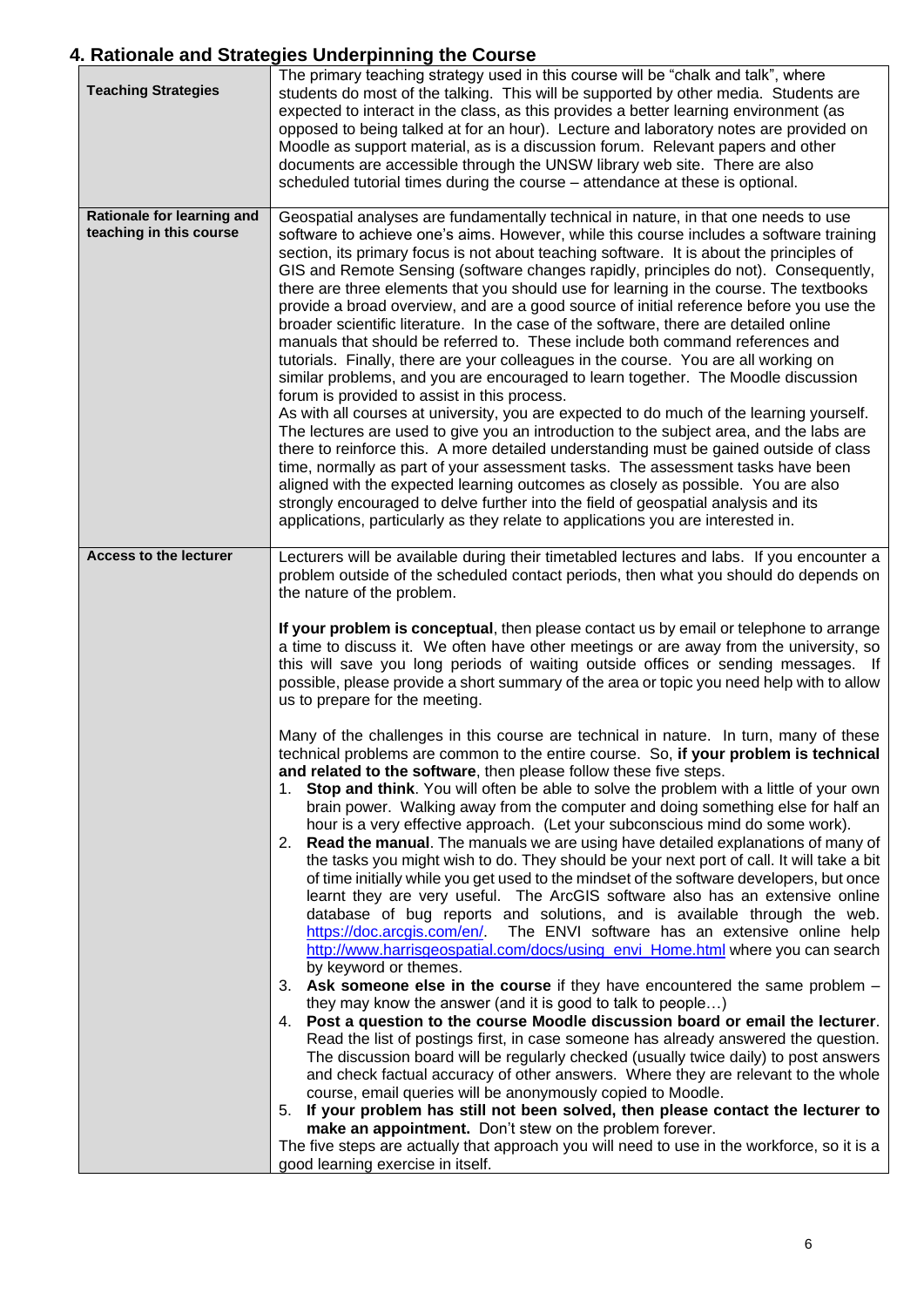#### **5. Course Schedule**

*Some of this information is available on the [Handbook](http://www.handbook.unsw.edu.au/)<sup>3</sup> and the [UNSW Timetable](http://www.timetable.unsw.edu.au/)<sup>4</sup> . The schedule is also subject to change as the course progresses.* 

| Week #<br>Date starting | Lecture 1<br>Mon, 11-12                                                                | Lecture 2<br>Tue 09-10                                   | Lecture 3<br>Wed 16-17                                                   | Lab <sub>1</sub><br>Tue 12-14, 16-18                              | Lab <sub>2</sub><br>Fri 12-14, 16-18          | Notes and key dates                                                     |
|-------------------------|----------------------------------------------------------------------------------------|----------------------------------------------------------|--------------------------------------------------------------------------|-------------------------------------------------------------------|-----------------------------------------------|-------------------------------------------------------------------------|
|                         | Course introduction [SL]                                                               | Introduction to remote<br>sensing [GM]                   | Data models, data<br>structures, types and<br>sources [SL]               | Intro to ENVI software,<br>RS data visualisation<br>and analysis  | Self-directed                                 |                                                                         |
| $\overline{2}$          | Electromagnetic radiation<br>theory and reflectance<br>[GM]                            | Coordinate systems and<br>map projections [SL]           | Image transformation<br>techniques [GM]                                  | GIS data and<br>coordinate systems                                | Image processing:<br>image transforms         |                                                                         |
| 3                       | <b>Public Holiday</b><br>Image Transforms and<br>classification [GM]<br>(pre-recorded) | Geospatial error [SL]                                    | Image classification (2)<br>[GM]                                         | Image processing:<br>classification                               | Field trip                                    | Software training 1 due<br>mid-week<br>Field trip weekend 18-<br>20 Jun |
| 4                       | Post-classification and<br>accuracy assessment<br>[GM]                                 | Raster data processing<br>[SL]                           | Q&A Remote Sensing<br>[GM]                                               | Image processing:<br>post-classification &<br>accuracy assessment | Geospatial error and<br>database manipulation | Software training 2 due<br>mid-week                                     |
| 5                       | Topology and<br>geoprocessing [SL]                                                     | Fuzzy logic [SL]                                         | No lecture                                                               | Major project                                                     | Self-directed                                 | RS data analysis report<br>due mid-week                                 |
| $6\phantom{.}$          |                                                                                        |                                                          |                                                                          |                                                                   |                                               | Study week                                                              |
|                         | Making a map [SL]                                                                      | Terrain analysis [SL]                                    | Metadata [SL]                                                            | Major project                                                     | Major project                                 | Software training 3 due<br>mid-week week                                |
| 8                       | Linking geographic and<br>attribute data [SL]                                          | Remote sensing for<br>environmental<br>applications [AF] | Georeferencing [SL]                                                      | Major project                                                     | Major project                                 |                                                                         |
| 9                       | Network analysis [SL]                                                                  | Q&A [SL]                                                 |                                                                          | Major project                                                     | Self-directed                                 |                                                                         |
| 10                      | No lecture                                                                             | No lecture                                               | Course summary and<br>things you would love<br>to know about the<br>exam | No lab                                                            | No Lab                                        | Major report due start<br>of week 10                                    |

<span id="page-6-0"></span>Notes:

1. The labs marked "major project" have no specific topics. Instructions will be given in the first few, with work continuing as determined by your groups.

2. The self-directed labs mean that you have priority access to the computer lab, even though there will not necessarily be staff in them.

<sup>&</sup>lt;sup>3</sup> UNSW Handbook:<http://www.handbook.unsw.edu.au/>

<span id="page-6-1"></span><sup>&</sup>lt;sup>4</sup> UNSW Timetable[: http://www.timetable.unsw.edu.au/](http://www.timetable.unsw.edu.au/)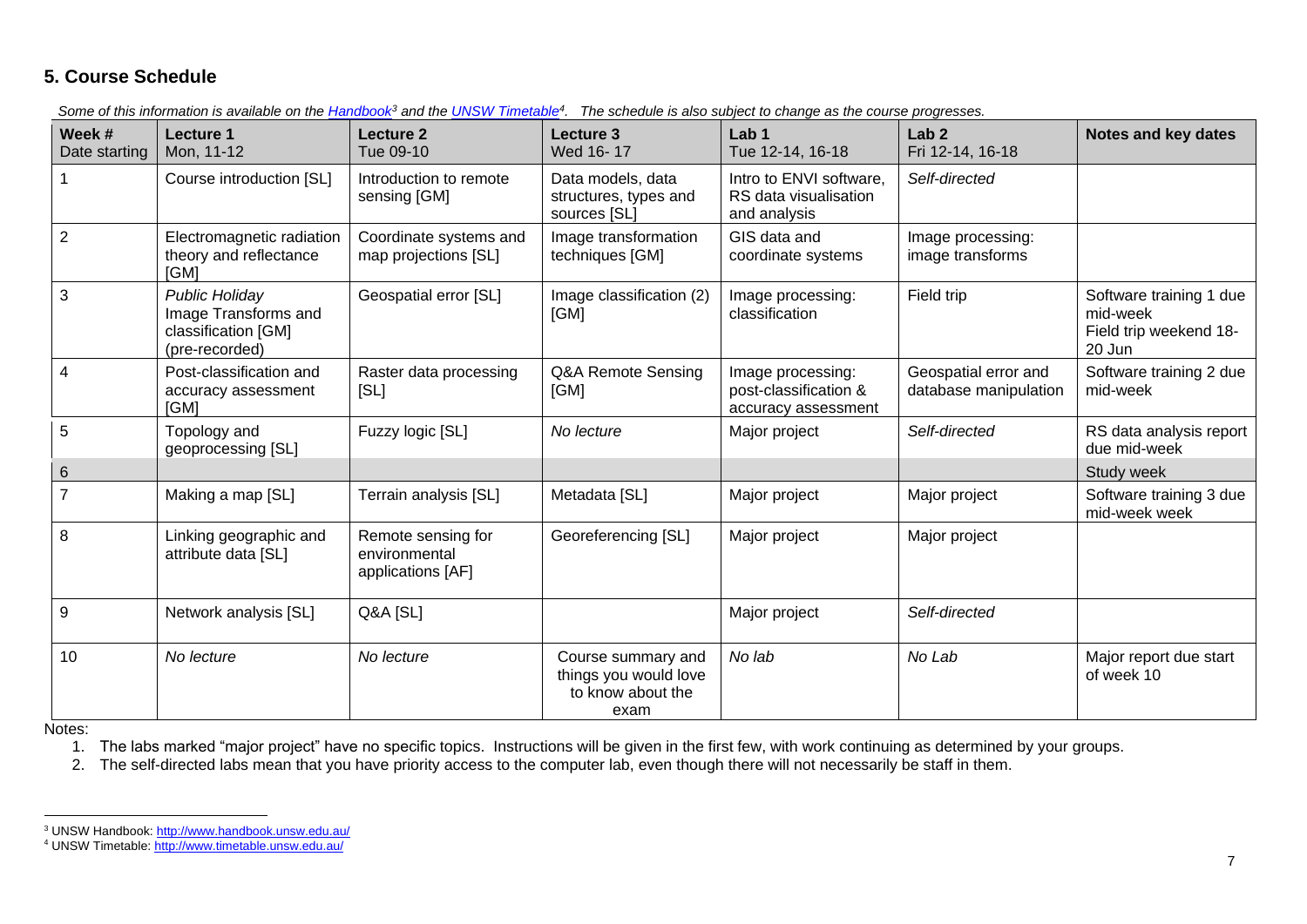#### **6. Assessment Tasks and Feedback**

| <b>Task</b>                                     | Knowledge & abilities                             | <b>Assessment Criteria</b> | $%$ of        |                         | Date of                                   |                        | <b>Feedback</b> |              |
|-------------------------------------------------|---------------------------------------------------|----------------------------|---------------|-------------------------|-------------------------------------------|------------------------|-----------------|--------------|
|                                                 | assessed                                          |                            | total<br>mark | <b>Release</b>          | <b>Submission</b>                         | <b>WHO</b>             | <b>WHEN</b>     | <b>HOW</b>   |
| Software training                               | Basic GIS principles and<br>software familiarity. | See below                  | 10            | Week 1                  | Ongoing                                   | Laffan                 | Immediate       | Marks        |
| Remote sensing image<br>processing and analysis | See the Student Learning<br>Outcomes section.     | See below                  | $15 - 20$     | Week 1                  | Mid week 6                                | Metternicht            | Week 7          | Marks        |
| Major project                                   | See the Student Learning<br>Outcomes section.     | See below                  | 45-50         | Week 1                  | Start week 10                             | Laffan                 | End week<br>10  | Marks        |
| Examination                                     | See the Student Learning<br>Outcomes section.     |                            | 30            | Per<br>exam<br>schedule | See exam<br>timetable<br>when<br>released | Laffan,<br>Metternicht | Exam<br>period  | <b>Marks</b> |

To pass the course, students must achieve a mark of at least 40% for the major report and complete the software training by the end of term.

If your mark for the major project is higher than that for the remote sensing image analysis then the weighting will be 15% for the RS analysis report and 50% for the major report. Otherwise the weight will be 20% for the RS analysis report and 45% for the major report.

Marks for the major report itself will be divided into group and individual components. The group component will be 60% of the mark for that piece of assessment, with the balance the individual mark. In terms of the final course mark, this will be 30% for the group component, with either 20% or 15% for the individual component (see previous paragraph).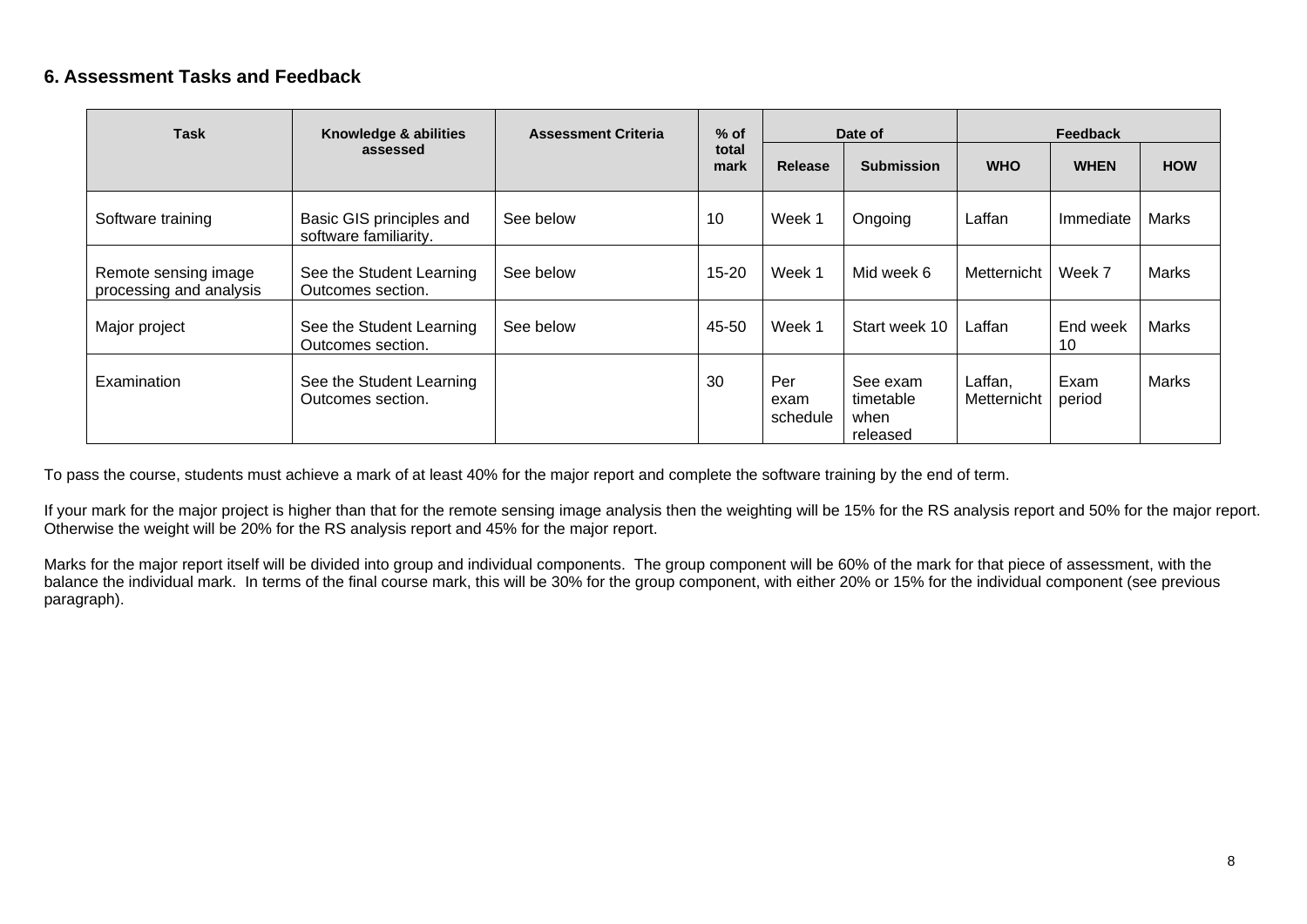# <span id="page-8-0"></span>**7. Additional Resources and Support**

<span id="page-8-1"></span>

| <b>Text Books</b>                                                   | These will not be used as standard textbooks we follow in the course. They are<br>reference texts to begin a search across the broader literature.                                                                                                                                                                                                                                                                              |
|---------------------------------------------------------------------|---------------------------------------------------------------------------------------------------------------------------------------------------------------------------------------------------------------------------------------------------------------------------------------------------------------------------------------------------------------------------------------------------------------------------------|
|                                                                     | <b>Primary references:</b><br>Burrough, P.A., McDonnell, R.A. and Lloyd, C, 2015. Principles of<br>Geographical Information Systems, 3 <sup>rd</sup> edn. Oxford University Press.                                                                                                                                                                                                                                              |
|                                                                     | Delaney, J. and Van Niel, K.P., 2007. Geographical Information Systems, An<br>Introduction, 2 <sup>nd</sup> edition. Oxford University Press.                                                                                                                                                                                                                                                                                   |
|                                                                     | <b>CRCSI (2017)</b> Earth Observation: Data, Processing and Applications. (Eds:<br>Harrison, B.A., Jupp, D.L.B., Lewis, M.M., Forster, B.C., Mueller, N., Phinn, S.,<br>Coppa, I., Hudson, D., Smith, C., Grant, I., Anstee, J., Dekker, A.G., Ong, C., and<br>Lau, I.) CRCSI, Melbourne. Open source, online. http://www.crcsi.com.au/history-<br>2/earth-observation-series-2/. We will use: Volume 1A, Volume 1B, volume 2A. |
|                                                                     | Other references:                                                                                                                                                                                                                                                                                                                                                                                                               |
|                                                                     | Longley, P.A., Goodchild, M.F., Maguire, D.J. and<br>Rhind, D.W., 2015. Geographic Information Systems and Science, 4 <sup>th</sup> edn.<br>Wiley.                                                                                                                                                                                                                                                                              |
|                                                                     | Krygier, J. and Wood, D., 2016. Making maps - A visual guide to map design<br>for GIS, 3rd edn. The Guilford Press.                                                                                                                                                                                                                                                                                                             |
|                                                                     | Khorram, Siamak, van der Wiele, Cynthia F, Koch, Frank H, Nelson, Stacy A.<br>C & Potts, Matthew D 2016, Principles of Applied Remote Sensing, Springer<br>International Publishing AG, Cham. E-book access through UNSW library                                                                                                                                                                                                |
| <b>Course Manual</b>                                                | Lab instructions and course notes will be made available on Moodle.                                                                                                                                                                                                                                                                                                                                                             |
| <b>Readings</b>                                                     | These are listed in the lecture notes and on the course web site on Moodle.<br>Others are available, or will be made available, through the library's Leganto<br>platform (see the link on the course Moodle site).                                                                                                                                                                                                             |
| <b>Recommended Journals</b><br>and Conference<br><b>Proceedings</b> | See below.                                                                                                                                                                                                                                                                                                                                                                                                                      |
| <b>Societies</b>                                                    | Surveying & Spatial Sciences Institute (SSSI) http://www.sssi.org.au                                                                                                                                                                                                                                                                                                                                                            |
| <b>Computer Laboratories or</b><br><b>Study Spaces</b>              | The computer lab (E25 G29) will be available during business hours. Remote<br>access is possible out of hours (see below).                                                                                                                                                                                                                                                                                                      |
|                                                                     | Do not enter a lab if it is being used for another course.                                                                                                                                                                                                                                                                                                                                                                      |
|                                                                     | You also have remote access to the software via http://myaccess.unsw.edu.au/ and<br>will be able to download a student copy of ArcGIS (Windows operating system only)                                                                                                                                                                                                                                                           |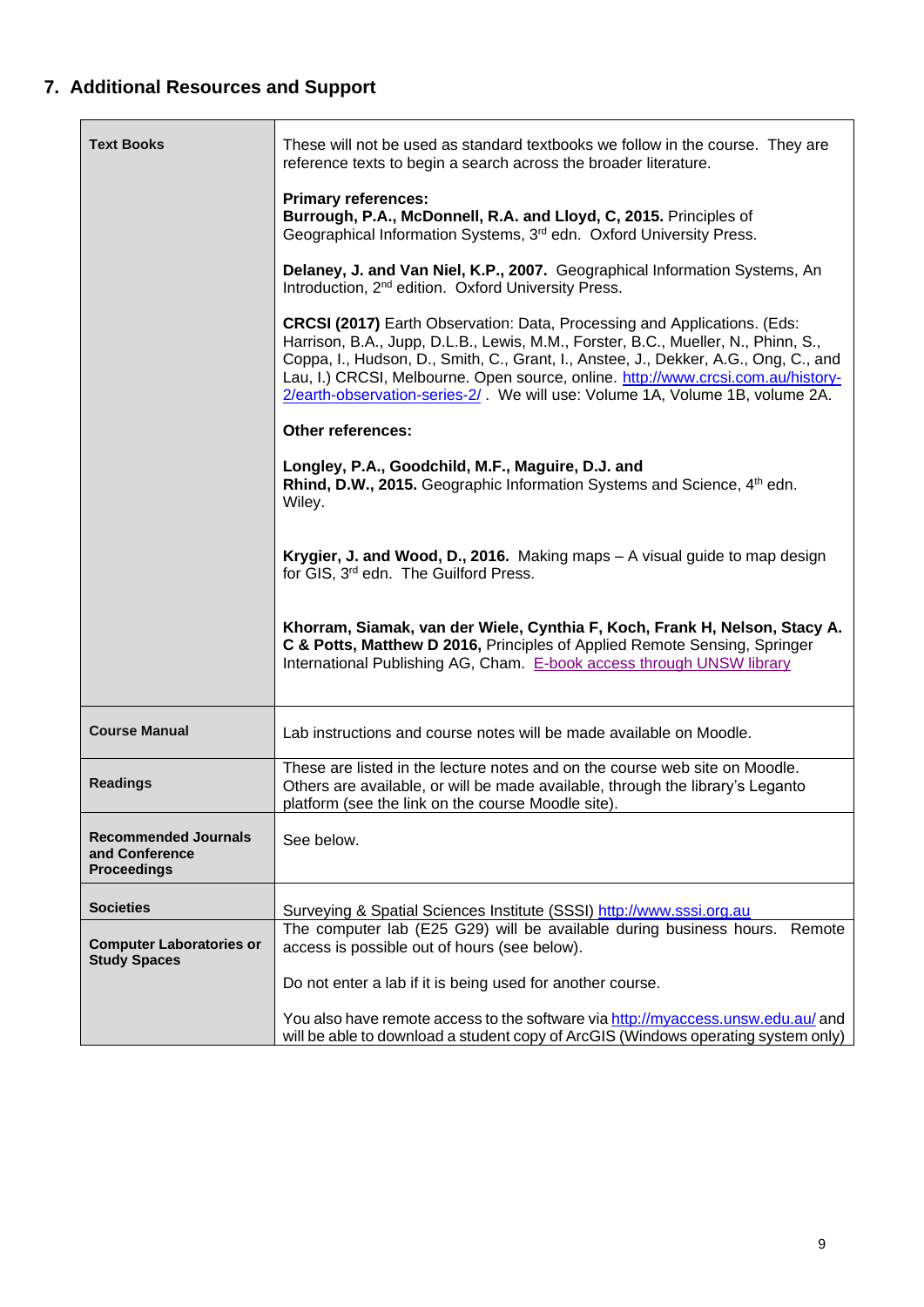# **8. Required Equipment, Training and Enabling Skills**

| <b>Equipment Required</b>                                                            | You will need a laptop or desktop machine to use for remote access to the labs.<br>A student version of ArcGIS will be made available to you, and it can also be<br>accessed through http://myaccess.unsw.edu.au/<br>Note that ArcGIS only works on the Windows operating system.                                                 |
|--------------------------------------------------------------------------------------|-----------------------------------------------------------------------------------------------------------------------------------------------------------------------------------------------------------------------------------------------------------------------------------------------------------------------------------|
| <b>Enabling Skills Training</b><br><b>Required to Complete this</b><br><b>Course</b> | Additional training modules for the ArcGIS software are available if you wish to<br>take them. Check the Web Courses list for the ArcMap product at<br>http://training.esri.com<br>Many of these are free for UNSW students (after logging in), and you can access<br>them directly if so. Access details will be sent in week 1. |

# <span id="page-9-0"></span>**9. Course Evaluation and Development**

| <b>Mechanisms of Review</b> | <b>Comments or Changes Resulting from Reviews</b>                                                                                                                                                                                                                                                                                                                                                    |
|-----------------------------|------------------------------------------------------------------------------------------------------------------------------------------------------------------------------------------------------------------------------------------------------------------------------------------------------------------------------------------------------------------------------------------------------|
| <b>CATEI</b>                | This course is a merger of the introductory GIS and Remote Sensing courses<br>(merged in 2016).<br>The broad structure is from the introductory GIS which evolved over twelve years of<br>delivery at UNSW, and was developed from a GIS course taught at a university<br>down the highway which itself evolved over a decade prior to that. Material was<br>removed and simplified in that process. |
|                             | Other notes:                                                                                                                                                                                                                                                                                                                                                                                         |
|                             | 2020: Major report marks are subdivided into group and individual subcomponents.                                                                                                                                                                                                                                                                                                                     |
|                             | 2019: Additional Q&A sessions added, software training reduced to three<br>components (from four). One additional remote sensing lecture was added, total<br>lecture and formal lab contact hours otherwise remain unchanged from 2018.                                                                                                                                                              |
|                             | 2018: Software training was divided into subsections with rolling deadlines instead<br>of a monolithic assignment with a single deadline. The overall time required for this<br>has also been reduced (more than halved).                                                                                                                                                                            |
|                             | 2010: The software training was added to the GIS course in 2010 because software<br>skills were identified as a major limiting factor for students in the course.                                                                                                                                                                                                                                    |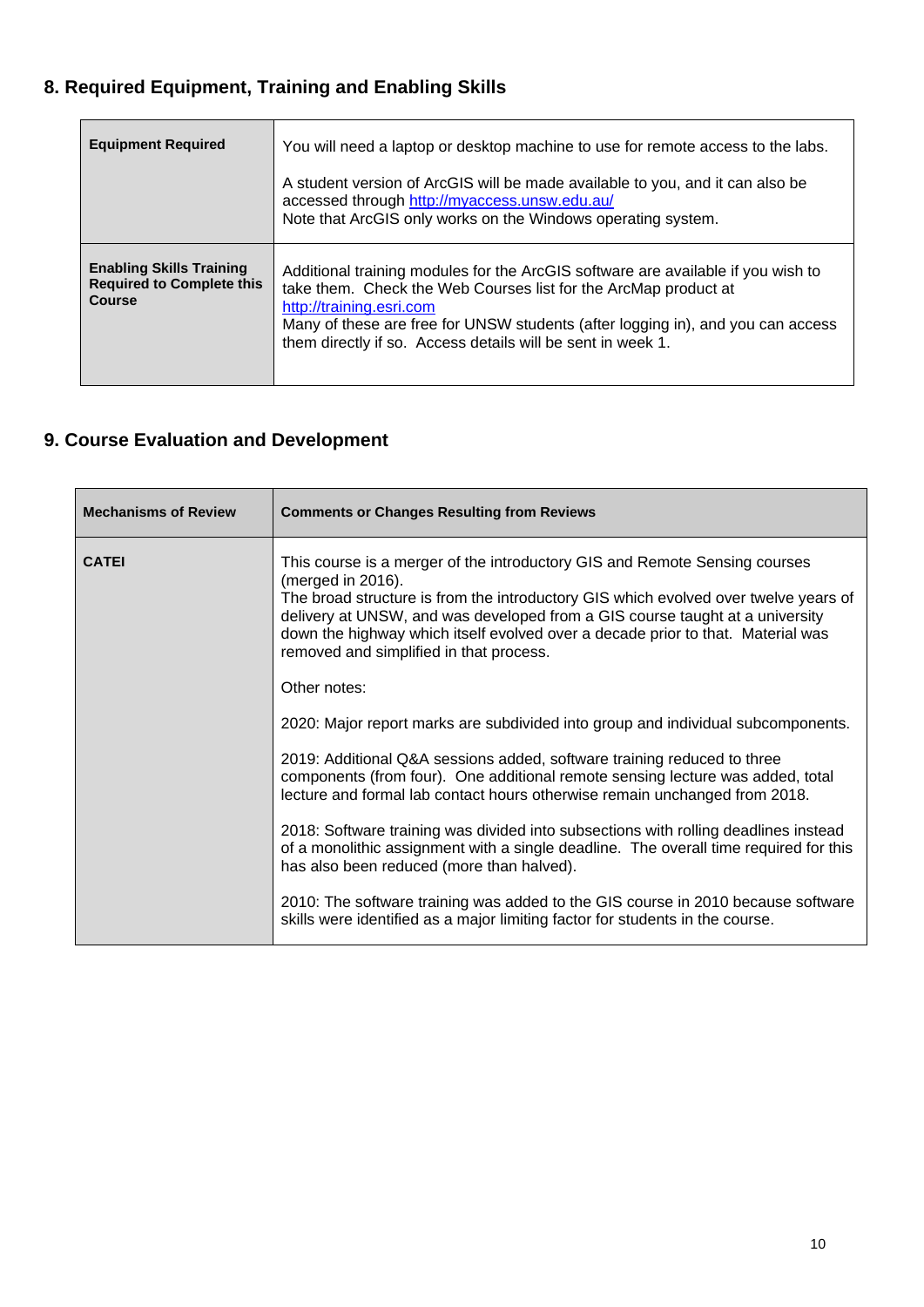### <span id="page-10-0"></span>**10. Administrative Matters**

| <b>Expectations of Students</b>                       | students                                                                                                                                                                                                                                                                                                                                                                                                                                                | Most School of BEES policies can be found at http://www.bees.unsw.edu.au/current-                                                                                                                                                                                                                                                                                                                                                |                                                                                       |  |
|-------------------------------------------------------|---------------------------------------------------------------------------------------------------------------------------------------------------------------------------------------------------------------------------------------------------------------------------------------------------------------------------------------------------------------------------------------------------------------------------------------------------------|----------------------------------------------------------------------------------------------------------------------------------------------------------------------------------------------------------------------------------------------------------------------------------------------------------------------------------------------------------------------------------------------------------------------------------|---------------------------------------------------------------------------------------|--|
|                                                       |                                                                                                                                                                                                                                                                                                                                                                                                                                                         | You are expected to attend all lectures and laboratories. Failure to submit assignments<br>may be used as grounds to exclude you from the examination.                                                                                                                                                                                                                                                                           |                                                                                       |  |
| <b>Assignment Submissions</b>                         | Project reports are to be submitted via Moodle. Do not email them to the course<br>convenor or lecturer.                                                                                                                                                                                                                                                                                                                                                |                                                                                                                                                                                                                                                                                                                                                                                                                                  |                                                                                       |  |
|                                                       |                                                                                                                                                                                                                                                                                                                                                                                                                                                         | <b>Extension requests</b> need to be discussed well in advance of the due date.<br>Late Submission: The school policy is 10% (of the assignment mark) for each day<br>late – up to a maximum of seven days after which assignment will receive 0.<br>Consideration for relief from this rule can be given only for documented reasons (and<br>the student should submit documentation through the Special Consideration system). |                                                                                       |  |
| <b>Occupational Health and</b><br>Safety <sup>5</sup> | http://www.bees.unsw.edu.au/health-and-safety                                                                                                                                                                                                                                                                                                                                                                                                           |                                                                                                                                                                                                                                                                                                                                                                                                                                  |                                                                                       |  |
| <b>Assessment Procedures<sup>6</sup></b>              | As per UNSW policy. http://my.unsw.edu.au                                                                                                                                                                                                                                                                                                                                                                                                               |                                                                                                                                                                                                                                                                                                                                                                                                                                  |                                                                                       |  |
| <b>Equity and Diversity</b>                           | Those students who have a disability that requires some adjustment in their teaching or<br>learning environment are encouraged to discuss their study needs with the course<br>Convenor prior to, or at the commencement of, their course, or with the Equity Officer<br>(Disability) in the Equitable Learning Services Unit (https://student.unsw.edu.au/els).<br>Issues to be discussed may include access to materials, signers or note-takers, the |                                                                                                                                                                                                                                                                                                                                                                                                                                  |                                                                                       |  |
|                                                       | provision of services and additional exam and assessment arrangements.<br>Early<br>notification is essential to enable any necessary adjustments to be made.                                                                                                                                                                                                                                                                                            |                                                                                                                                                                                                                                                                                                                                                                                                                                  |                                                                                       |  |
| Grievance Policy <sup>7</sup>                         | <b>School Contact</b>                                                                                                                                                                                                                                                                                                                                                                                                                                   | <b>Faculty Contact</b>                                                                                                                                                                                                                                                                                                                                                                                                           | <b>University Contact</b>                                                             |  |
|                                                       | <b>BEES Grievance Officer</b><br>A/Prof Scott Mooney<br>s.mooney@unsw.edu.au                                                                                                                                                                                                                                                                                                                                                                            | A/Prof Alison Beavis<br>Associate Dean (Education)<br>a.beavis@unsw.edu.au                                                                                                                                                                                                                                                                                                                                                       | <b>Student Complaints and</b><br>Appeals<br>https://student.unsw.edu.au/co<br>mplaint |  |
|                                                       |                                                                                                                                                                                                                                                                                                                                                                                                                                                         |                                                                                                                                                                                                                                                                                                                                                                                                                                  | Psychology and Wellness<br>https://student.unsw.edu.au/co<br>unselling                |  |

<sup>5</sup> UNSW Occupational Health and Safety: <https://safety.unsw.edu.au/>

<sup>&</sup>lt;sup>6</sup> UNSW Assessment Policy: <http://www.gs.unsw.edu.au/policy/documents/assessmentpolicy.pdf>

<sup>7</sup> UNSW Student Complaint Procedure[: https://www.gs.unsw.edu.au/policy/documents/studentcomplaintproc.pdf](https://www.gs.unsw.edu.au/policy/documents/studentcomplaintproc.pdf)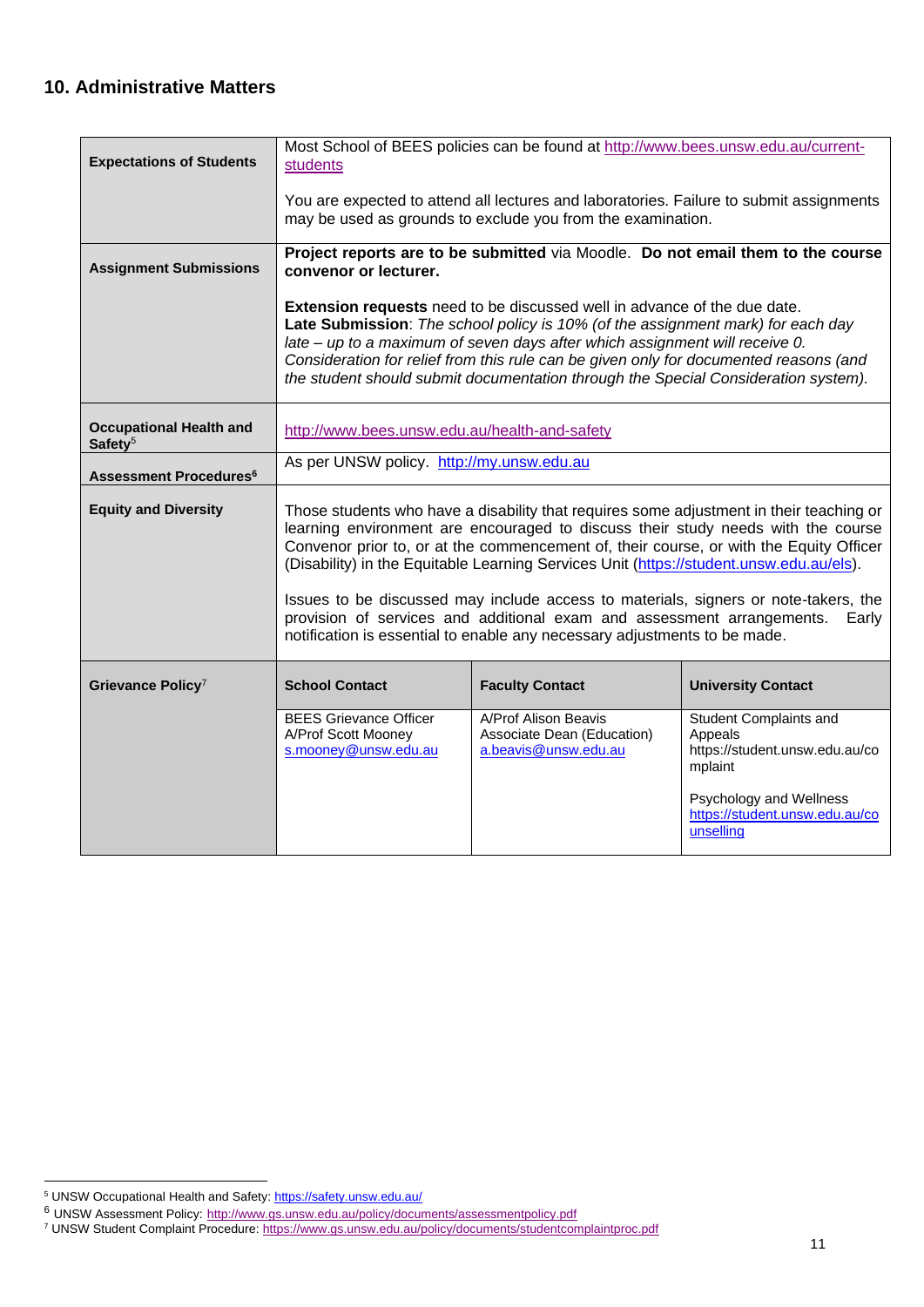#### <span id="page-11-0"></span>**What is Plagiarism?**

Plagiarism is the presentation of the thoughts or work of another as one's own.

\*Examples include:

- direct duplication of the thoughts or work of another, including by copying material, ideas or concepts from a book, article, report or other written document (whether published or unpublished), composition, artwork, design, drawing, circuitry, computer program or software, web site, Internet, other electronic resource, or another person's assignment without appropriate acknowledgement;
- paraphrasing another person's work with very minor changes keeping the meaning, form and/or progression of ideas of the original;
- piecing together sections of the work of others into a new whole;
- presenting an assessment item as independent work when it has been produced in whole or part in collusion with other people, for example, another student or a tutor; and
- claiming credit for a proportion a work contributed to a group assessment item that is greater than that actually contributed.†

For the purposes of this policy, submitting an assessment item that has already been submitted for academic credit elsewhere may be considered plagiarism.

Knowingly permitting your work to be copied by another student may also be considered to be plagiarism.

Note that an assessment item produced in oral, not written, form, or involving live presentation, may similarly contain plagiarised material.

The inclusion of the thoughts or work of another with attribution appropriate to the academic discipline does *not* amount to plagiarism.

The Learning Centre website is main repository for resources for staff and students on plagiarism and academic honesty. These resources can be located via:

#### [www.lc.unsw.edu.au/plagiarism](http://www.lc.unsw.edu.au/plagiarism)

The Learning Centre also provides substantial educational written materials, workshops, and tutorials to aid students, for example, in:

- correct referencing practices;
- paraphrasing, summarising, essay writing, and time management;
- appropriate use of, and attribution for, a range of materials including text, images, formulae and concepts.

Individual assistance is available on request from The Learning Centre.

Students are also reminded that careful time management is an important part of study and one of the identified causes of plagiarism is poor time management. Students should allow sufficient time for research, drafting, and the proper referencing of sources in preparing all assessment items.

\* Based on that proposed to the University of Newcastle by the St James Ethics Centre. Used with kind permission from the University of Newcastle

† Adapted with kind permission from the University of Melbourne

### **BEES Academic Honesty and Plagiarism**

Please note:

In addition to the UNSW Policy on Academic Honesty and Plagiarism, the School of Biological, Earth and Environmental Sciences (BEES), also considers any work submitted that has been produced outside of a given course in a given year to be plagiarism i.e:

- Work produced for a third party e.g. your place of employment, is considered intellectual property of the third party, and as such if such work is submitted in place of a required course work, it is deemed plagiarism.
- All work submitted for assessment must be created specifically for the given assessment task in the given year. Work produced in previous years or for other assessments is not acceptable.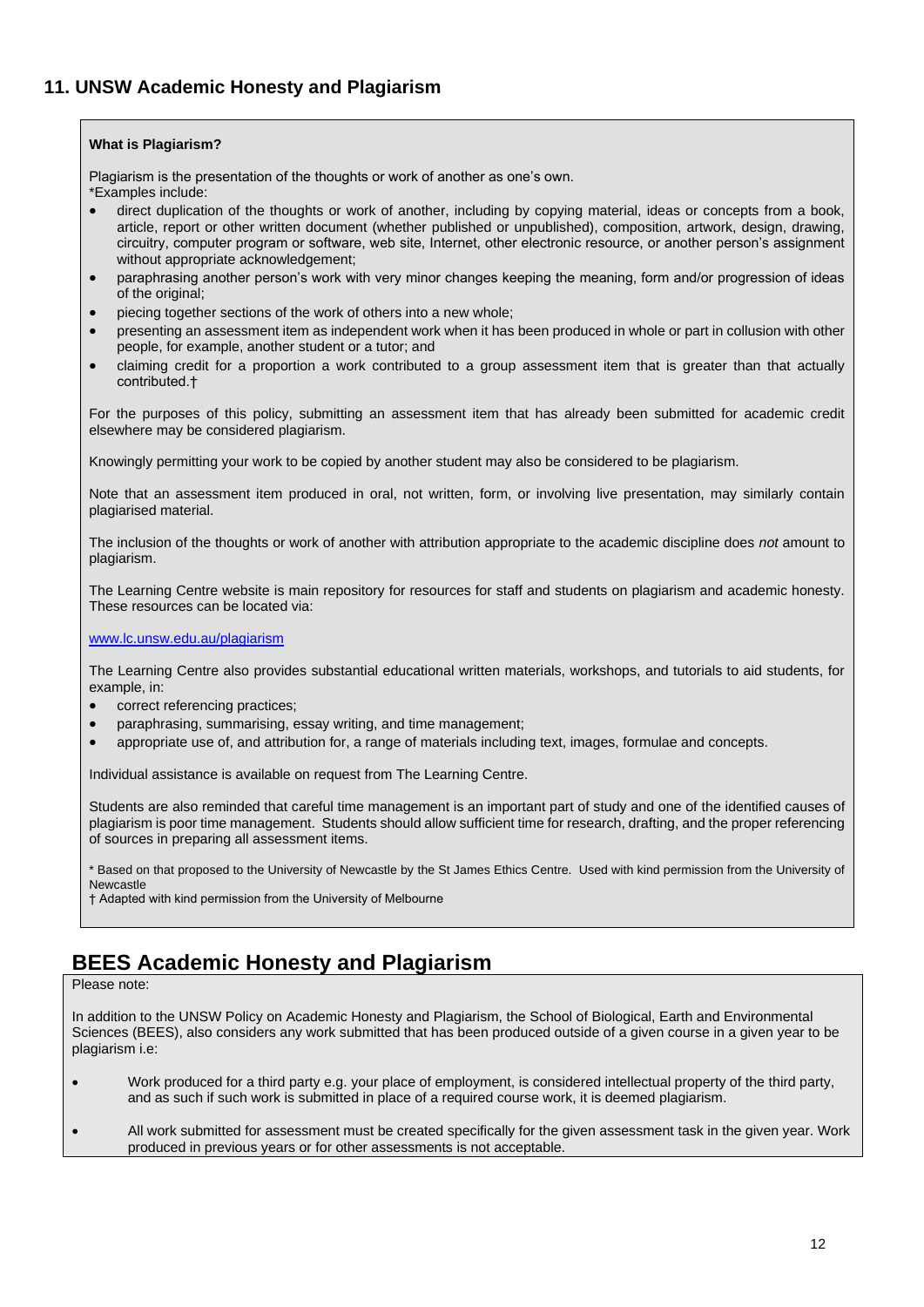### **Marking criteria for the software training**

The online courses can be accessed through<https://www.esri.com/training/catalog/search/> . You will be given a login to the arcgis.com system that will enable access.

Once you have logged in, set the FORMATS option to "Web Courses" and PRODUCTS to "ArcMap". This will reduce the number of courses to select from.

The courses to enrol in, and the order in which they are to be completed, are:

- 1. Getting started with GIS
- 2. Using Raster Data for Site Selection
- 3. Building Models for GIS Analysis Using ArcGIS

The training includes multiple choice quizzes at the end of each component.

Marks will be assigned based on completion by the assessment date in the timetable. For example, if you have successfully completed two of the three components by their respective due dates then you will be awarded 2/3=66.7% of the total marks for this piece of assessment.

Make sure you have logged in using your assigned user name when doing these courses, as otherwise we cannot see that you have completed the course.

If you are not sure how many sections you have completed then you can check through <https://www.esri.com/training/my-activity-record/> This can also be accessed through the training web site using the link My Academy -> My Learning Activity.

Any components not completed by their due dates must still be completed by the end of term.

Access to the training will be allocated via an invitation to the UNSW organisation on the arcgis.com system, after which you can self-enrol in the course. Completion status will be assessed remotely.

*Please do not go back and re-do the quizzes after you have completed them, as that will reset them*. Please wait until your marks have been collated.

Some additional courses that might be of use, but which are optional and not part of the assessment, are:

- 1. Basics of Geographic Coordinate Systems
- 2. Distance Analysis Using ArcGIS

You should also look at the editing section of the ArcGIS help, as it will be useful later in the course. <http://desktop.arcgis.com/en/arcmap/10.7/manage-data/editing/a-quick-tour-of-editing.htm>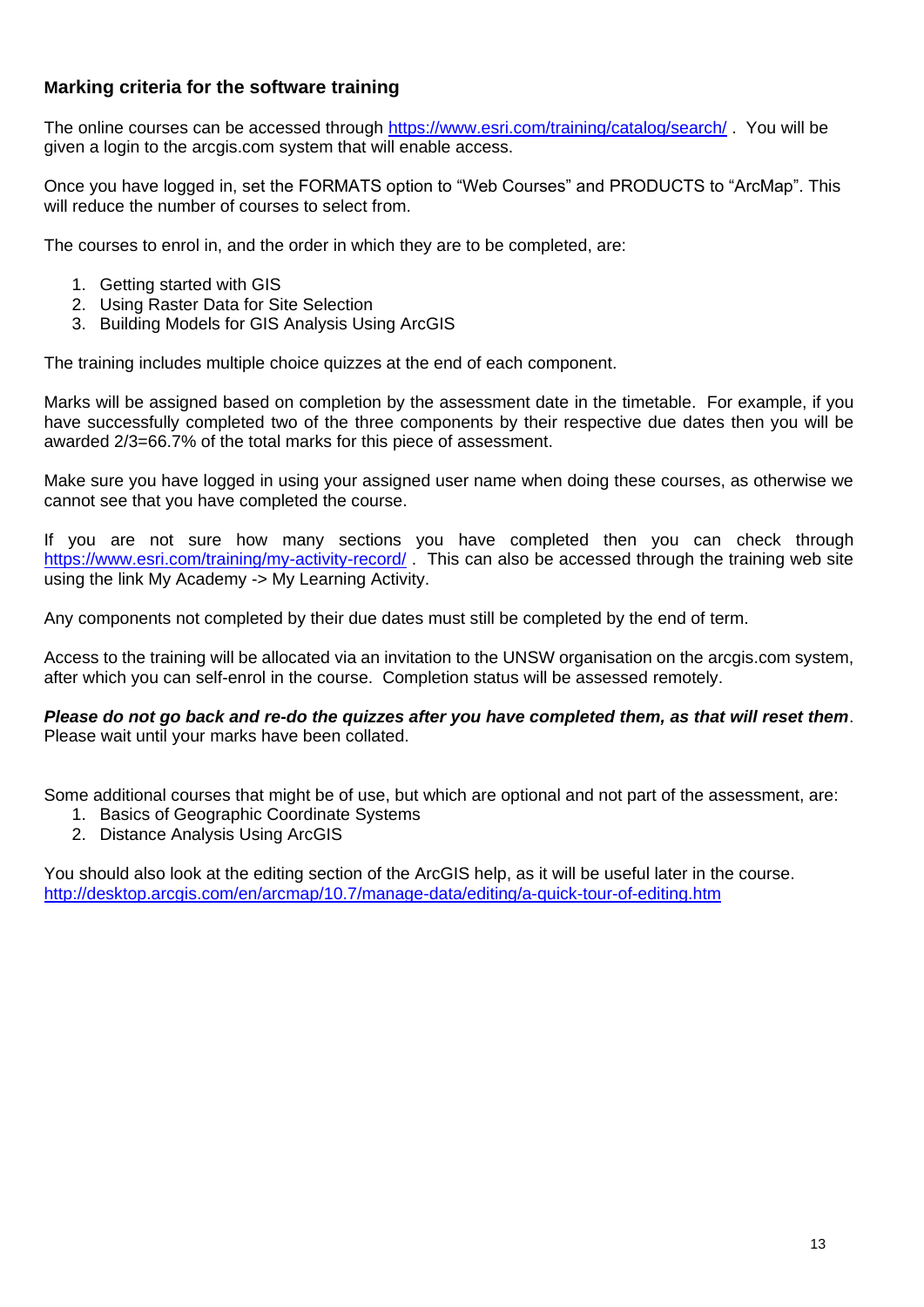# **Marking criteria for the Remote Sensing Image Analysis report**

Details will be provided on Moodle.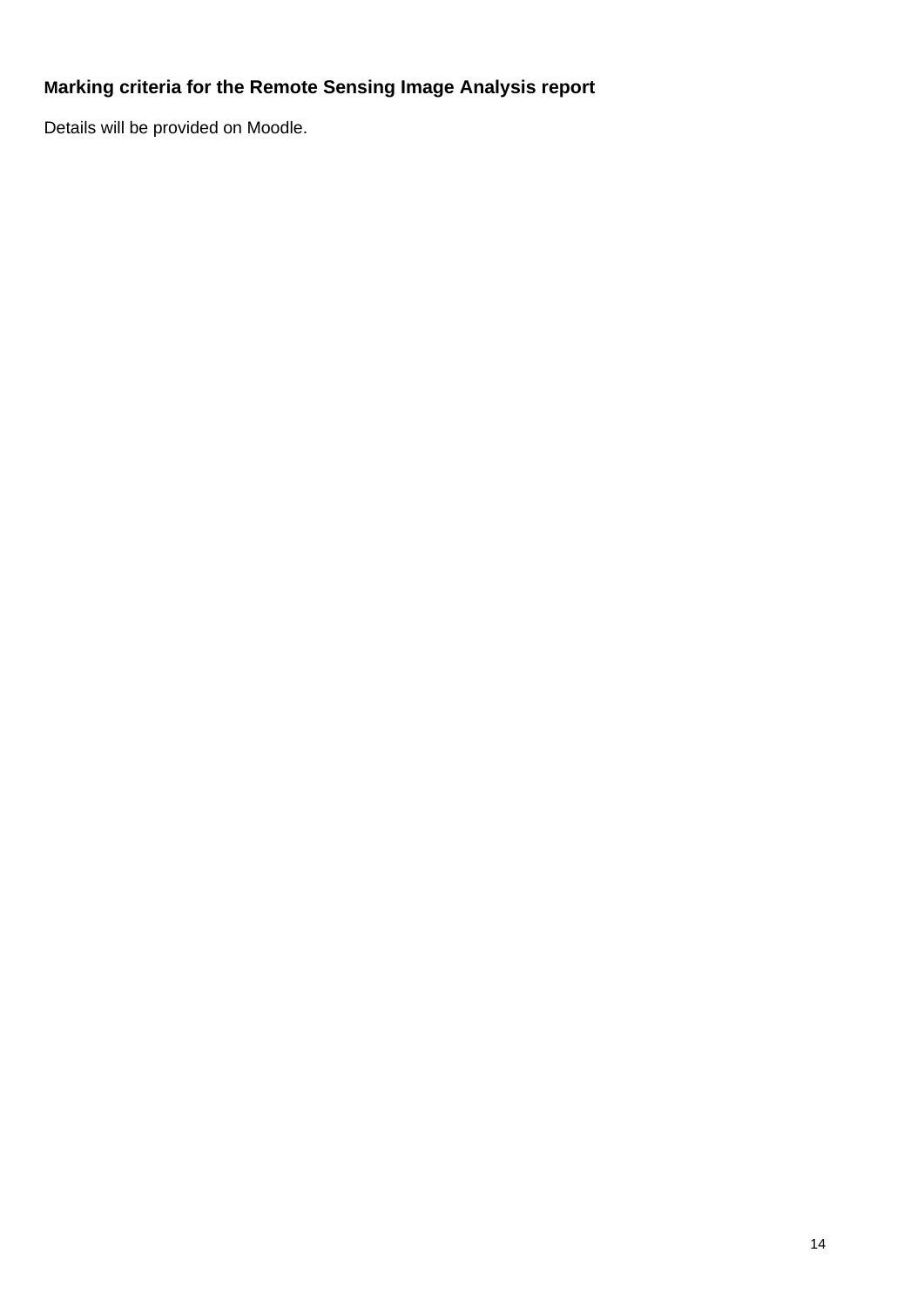### **Marking criteria for the major report**

The approach used in marking is based on Biggs' (2003) Structure of the Observed Learning Outcome (SOLO) taxonomy (table 1). There is also a set of words that describe the grades and marks (table 2). Reading these tables should aid your understanding of what I am looking for in your projects in relation to the specific marking criteria.

Table 1. Biggs' SOLO taxonomy. This is a hierarchical taxonomy, listed from lowest to highest level. Achieving a higher level implies exceeding the lower levels. There is also no direct translation between grades and SOLO levels, as it depends on the level of the course and the nature of the assignment.

| Level      | Verb examples                                                                       |  |  |
|------------|-------------------------------------------------------------------------------------|--|--|
|            | Prestructural Misses the point                                                      |  |  |
|            | Unistructural Identify, do simple procedure                                         |  |  |
|            | MultistructuralEnumerate, describe, list, combine, do<br>Multistructural algorithms |  |  |
| Relational | Compare/contrast, explain causes,<br>analyse, relate, apply                         |  |  |
| Extended   | Theorise, generalise, hypothesise,                                                  |  |  |
| abstract   | reflect                                                                             |  |  |

Table 2. Grade and mark interpretation

| Grade                      | Mark  | <b>Description</b>                                                                                                                                                                                                                                                                                                                                          |
|----------------------------|-------|-------------------------------------------------------------------------------------------------------------------------------------------------------------------------------------------------------------------------------------------------------------------------------------------------------------------------------------------------------------|
| High<br><b>Distinction</b> | $85+$ | Work of exceptional quality showing clear understanding of the<br>subject matter and appreciation of issues; well formulated;<br>arguments sustained; maps and diagrams where relevant; relevant<br>literature referenced; marked evidence of creative ability; solid<br>intellectual work.                                                                 |
| <b>Distinction</b>         | 75-84 | Work of very high quality showing strong grasp of subject matter<br>and appreciation of dominant issues, though not necessarily of the<br>finer points; arguments clearly developed; relevant literature<br>referenced; evidence of creative ability; solid intellectual work.                                                                              |
| Credit                     | 65-74 | Work of solid quality showing competent understanding of subject<br>matter and appreciation of main issues, though possibly with some<br>lapses and inadequacies; arguments clearly developed and<br>supported by references, though possibly with minor red herrings<br>and loose ends; some evidence of creative ability; well prepared<br>and presented. |
| Pass                       | 50-64 | Adequate answers; reasonably relevant and accurate. Sufficient to<br>merit a bare pass to safe pass mark.                                                                                                                                                                                                                                                   |
| Fail                       | $50$  |                                                                                                                                                                                                                                                                                                                                                             |

#### **References**

Biggs, J. (2003) *Teaching for Quality Learning at University*, second edition. Society for Research into Higher Education & Open University Press, Buckingham, UK.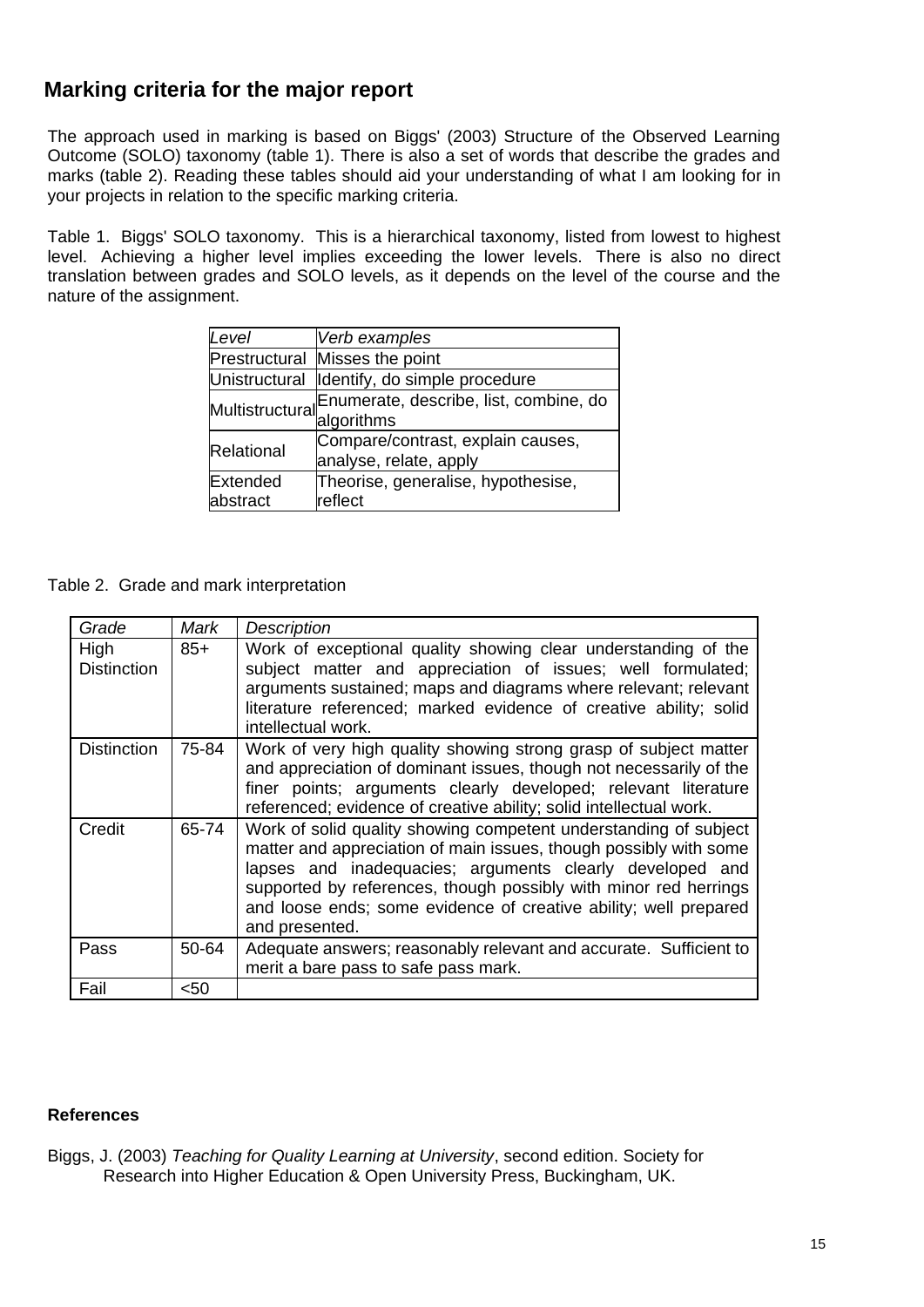In terms of Biggs' SOLO taxonomy, a High Distinction is Extended Abstract, while a Pass is Multistructural. More generally, to achieve a pass you must implement the models as instructed and show that you understand what you have done. To achieve a High Distinction you must have implemented some innovations of your own (gone beyond the instructions). Very well written reports that clearly show an understanding of what has been done, but that contain no innovations, will receive a maximum grade of Distinction.

Throughout your project report you are expected to demonstrate an understanding of:

- 1. the meaning of your results,
- 2. the rationale for doing it,
- 3. potential sources of error and their impact on your conclusions.

I will also be looking for:

### *1. Clarity*

Clear, simple, grammatical language used. All terms are explained.

### *2. Argument and structure*

Is the argument clearly and logically developed through the report? Are the points in the appropriate sequence (do your points build on previous points presented)?

### *3. The wider scope*

Do you place your work in the context of the broader, peer reviewed, literature? *You should have no fewer than ten peer reviewed references*. More than this number is provided to you in the lab notes so it is a simple target to achieve.

### *4. Map composition and diagrams*

Are they clear and do they display the desired information? Are they used to support your arguments and not purely as decorative material? Do your maps have a scale bar, north pointer and legend? Are appropriate and consistent colour schemes used?

### *5. Innovation*

This is the degree to which you go beyond the instructions given in the lab handouts, for example assessing the sensitivity of a model to parameter variations or implementing better models.

### *6. Referencing*

**You should use a minimum of ten peer-reviewed references**. These include journal articles, peer reviewed book chapters or research monographs. Web sites and other sources should be cited if used, but will not count towards this total.

You will also be assessed on the appropriate use of the Author-date referencing system<sup>8</sup>. There are several formatting variations with this system. Have a look at a sample of journals to get an idea, for example the *International Journal of Geographical Information Science*. I do not mind which one you use so long as it is consistent throughout the report. One exception to this is that you do not list all authors in the main text where there are three or more authors (eg. Use "Border et al., 1999" rather than "Border, Taylor, Waugh, and Ponting, 1999"). Such a long style is awkward and unwieldy when there are more than three authors. However, you must list all authors in the reference list at the end of the document. Please see <https://student.unsw.edu.au/referencing> for a good introduction, albeit their use of inverted commas for book and journal titles is tedious and unnecessary. It is far easier to use a system that does not require them. Please also note that the EndNote bibliography management software is freely available to UNSW Staff and students. See

<sup>8</sup> <https://apastyle.apa.org/style-grammar-guidelines/citations/basic-principles/author-date>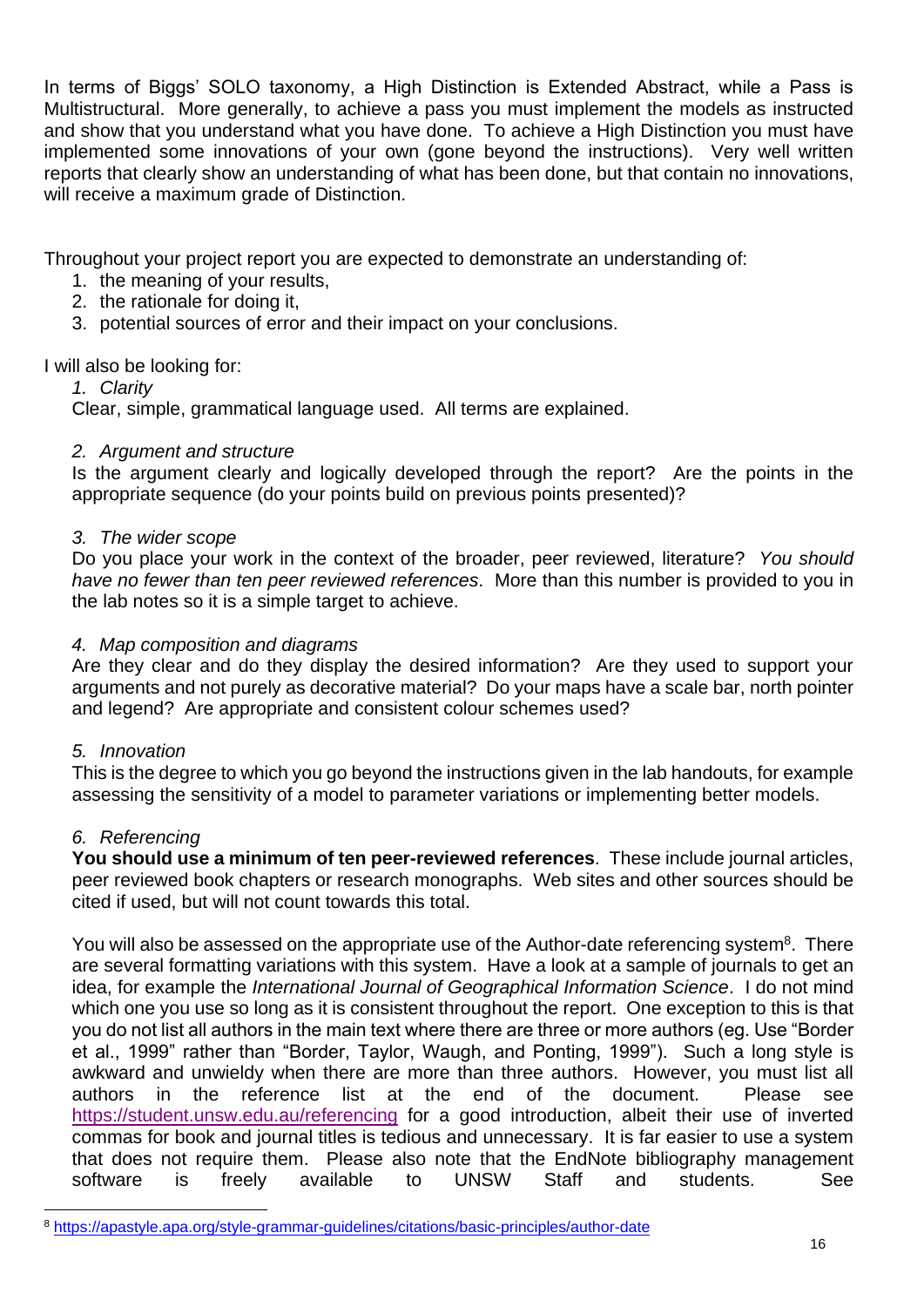[https://www.it.unsw.edu.au/students/software/index.html.](https://www.it.unsw.edu.au/students/software/index.html) Learning how to use this software will make writing assignments much easier, and will solve most of your problems with referencing formats (so long as your database is correct). Most online databases now allow you to export references directly into EndNote, so constructing a database is reasonably simple.

Be careful when using web sites as a source of information. If they summarise another piece of work, then you should read and cite the original piece of work (the primary reference). This applies to lecture notes – DO NOT USE LECTURE NOTES AS REFERENCES. Use the references provided in them. In general, you should not use web sites unless they are an official publication. Wikipedia is a good example here. It is a very useful resource for locating further information, but it is not a primary reference. The same principle applies to any printed encyclopaedia.